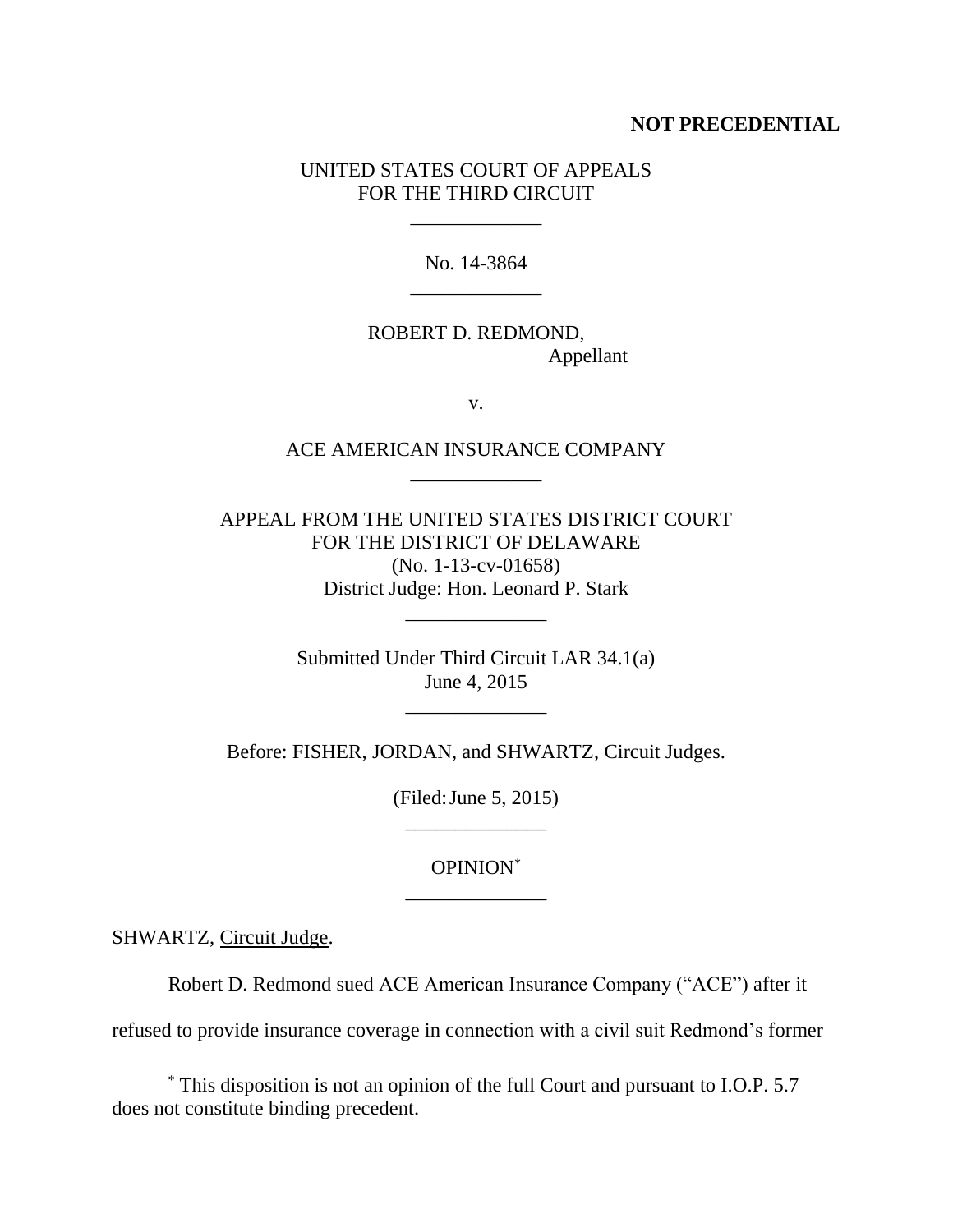employer brought against him. The District Court dismissed Redmond's complaint because the language of the insurance policy under which he sought coverage excluded his claim. We agree and will affirm.

I

Industrial Enterprises of America, Inc. ("IEAM") purchased a "Management Protection" insurance policy (the "Policy") from ACE. App. 76. The Policy provided insurance coverage for the "Company," defined as IEAM, its subsidiaries, "any such organization as a debtor-in-possession," as well as "Insured Persons," including IEAM executives. App. 77-78. Subject to certain conditions and exclusions, the Policy required ACE to cover losses arising from, among other things, "misleading statement[s]" and other "act[s and] omission[s]," by the insureds and to pay costs "arising out of" civil proceedings related to such acts. App. 77-78, 80. The Policy also included an "insured versus insured" exclusion (the "Exclusion"), under which ACE was not liable for losses arising from any "[c]laim brought or maintained by, on behalf of, or in the right of . . . the Company, in any respect." App. 81.

During the relevant time, Redmond was an "Insured Person" under the Policy. In November 2007, shareholders sued IEAM for securities violations and accounting fraud. In 2009, IEAM filed for bankruptcy protection, and in 2011, brought an adversary proceeding (the "Adversary Proceeding") in bankruptcy court against several former executives and employees, including Redmond. Acting as a debtor-in-possession, IEAM sought damages "on behalf of itself and as assignee of its shareholders," App. 114, alleging that the defendants, including Redmond, had engaged in a fraudulent scheme to

2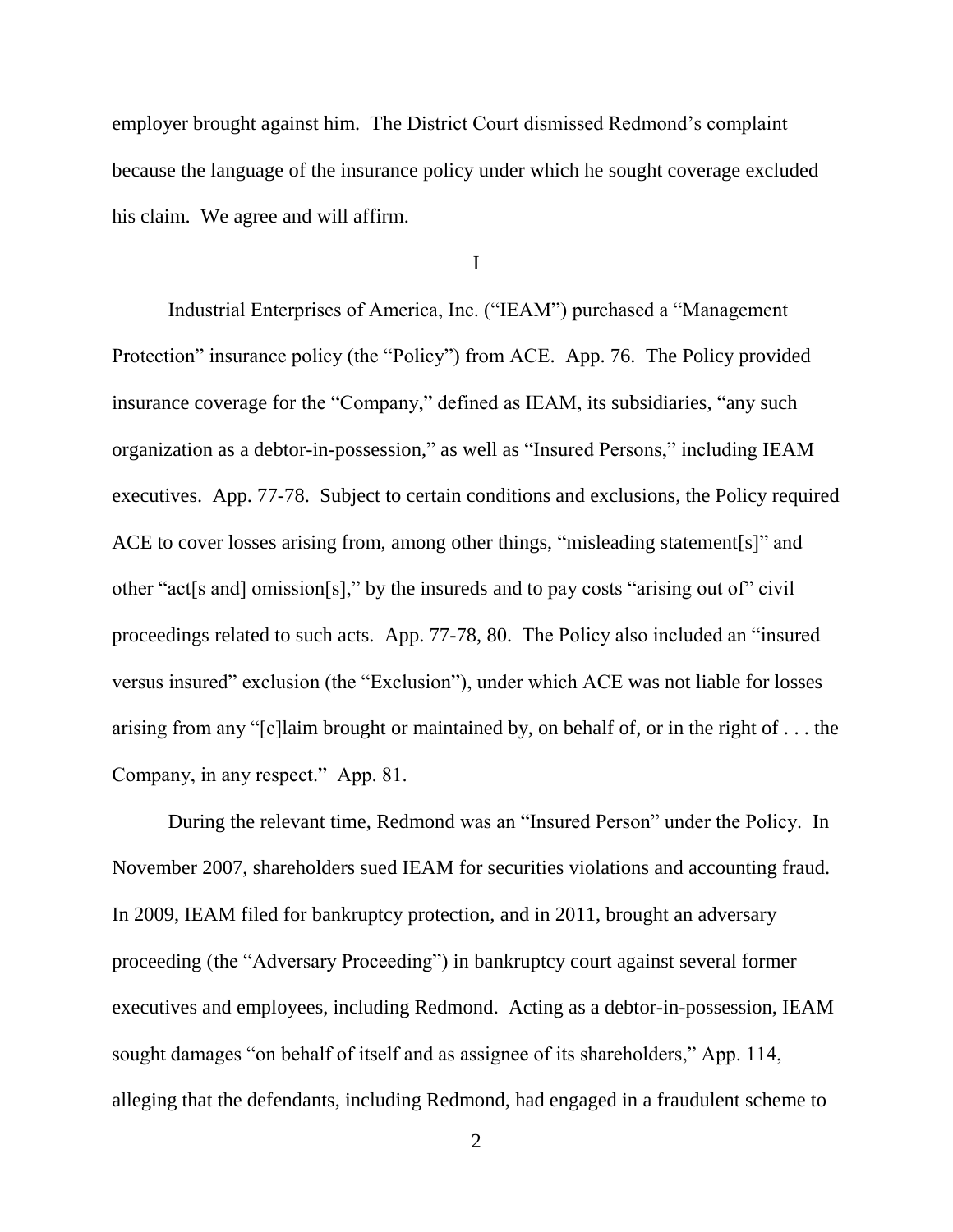manipulate the company's stock price. In 2013, a Chapter 11 trustee was appointed to pursue IEAM's claim.

Redmond asked ACE "to provide his defense in the matter" or otherwise cover his costs. App. 11. ACE denied Redmond's request, and Redmond sued ACE in Delaware state court, alleging that ACE had breached its contractual obligations under the Policy, acted "in bad faith," App. 13-14, and "wrongfully conspired with IEAM . . . to deny [him] his right to coverage of his defense costs," App. 19. ACE removed the case to the District Court, and moved to dismiss Redmond's complaint, citing the Exclusion. The District Court held that the Exclusion relieved ACE of its obligation to assume the cost of Redmond's defense and dismissed his complaint. Redmond appeals.

 $\Pi^1$ 

"Under New York law, an insurance contract is interpreted to give effect to the intent of the parties as expressed in the clear language of the contract."<sup>2</sup> Morgan Stanley Grp. Inc. v. New Eng. Ins. Co., 225 F.3d 270, 275 (2d Cir. 2000) (quotation marks omitted). This "is a matter of law for the court to decide," and requires us to determine,

 $\overline{a}$ 

<sup>&</sup>lt;sup>1</sup> We have jurisdiction under 28 U.S.C. § 1291. The District Court had jurisdiction under 28 U.S.C. § 1332. We review the District Court's dismissal de novo and apply the same standard as the District Court. See Santomenno ex rel. John Hancock Trust v. John Hancock Life Ins. Co., 768 F.3d 284, 290 (3d Cir. 2014). Under this standard, we accept all facts alleged in Redmond's complaint as true, construe them in the light most favorable to him, id., and determine whether the complaint "contain[s] sufficient factual matter . . . to 'state a claim to relief that is plausible on its face.'" Ashcroft v. Iqbal, 556 U.S. 662, 678 (2009) (quoting Bell Atl. Corp. v. Twombly, 550 U.S. 544, 570 (2007)).

 $<sup>2</sup>$  As the parties agree that New York law applies, we need not undertake a choice-</sup> of-law analysis. See Williams v. BASF Catalysts LLC, 765 F.3d 306, 316-17 (3d Cir. 2014).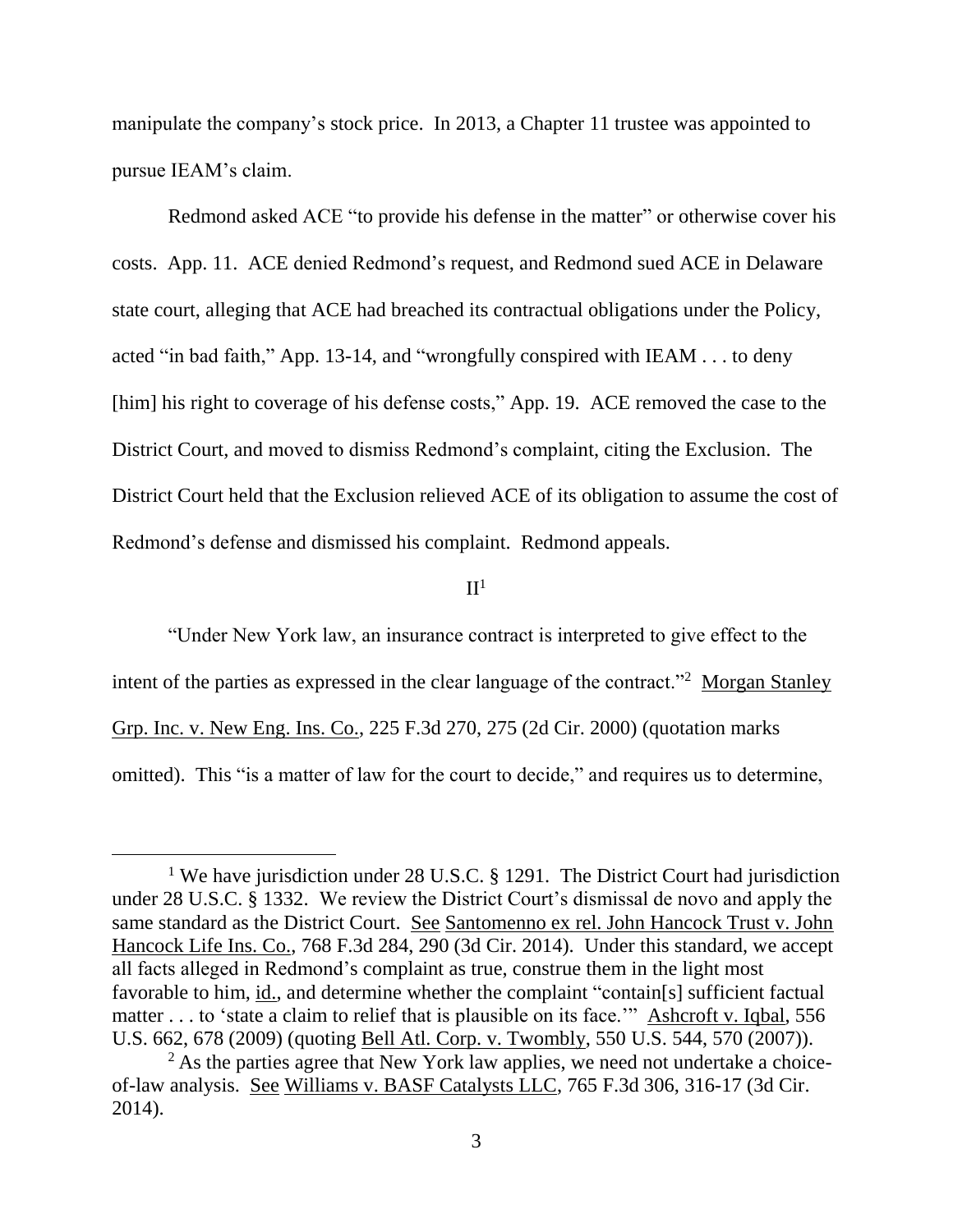in the first instance, "whether the terms of the insurance contract are ambiguous." Id. (quotation marks omitted). As stated in Morgan Stanley,

[a]n ambiguity exists where the terms of an insurance contract could suggest more than one meaning when viewed objectively by a reasonably intelligent person who has examined the context of the entire integrated agreement and who is cognizant of the customs, practices, usages and terminology as generally understood in the particular trade or business.

Id. (quotation marks omitted). Put differently, policy language is not ambiguous if it has a "definite and precise meaning, unattended by danger of misconception in the purport of the policy itself, and concerning which there is no reasonable basis for a difference of opinion." Breed v. Ins. Co. of N. Am., 385 N.E.2d 1280, 1282 (N.Y. 1978).

As ACE seeks to "negate coverage by virtue of an exclusion," we must also ensure that the language at issue is "clear and unmistakable [and] is subject to no other reasonable interpretation." Throgs Neck Bagels, Inc. v. GA Ins. Co. of N.Y., 241 A.D.2d 66, 71 (N.Y. App. Div. 1998). If we conclude that it is not, or that it is ambiguous, the Exclusion "must be interpreted in favor of the insured." Vill. of Sylvan Beach, N.Y. v. Travelers Indem. Co., 55 F.3d 114, 115 (2d Cir. 1995). If the language is "clear and unambiguous," however, we must "enforce [it] as written." Id.

Here, the Exclusion provides that ACE shall not be liable for losses arising from any "[c]laim brought or maintained by, on behalf of, or in the right of . . . the Company, in any respect." App. 81. Generally speaking, a claim or proceeding is "brought when in law it is commenced," Goldenberg v. Murphy, 108 U.S. 162, 163 (1883),<sup>3</sup> and the same

 $\overline{a}$ 

<sup>3</sup> See also Burns v. Equitable Life Assurance Soc'y of the U.S., 696 F.2d 21, 22- 23 (2d Cir. 1982) (holding that the phrase "bring a civil action" as used in a federal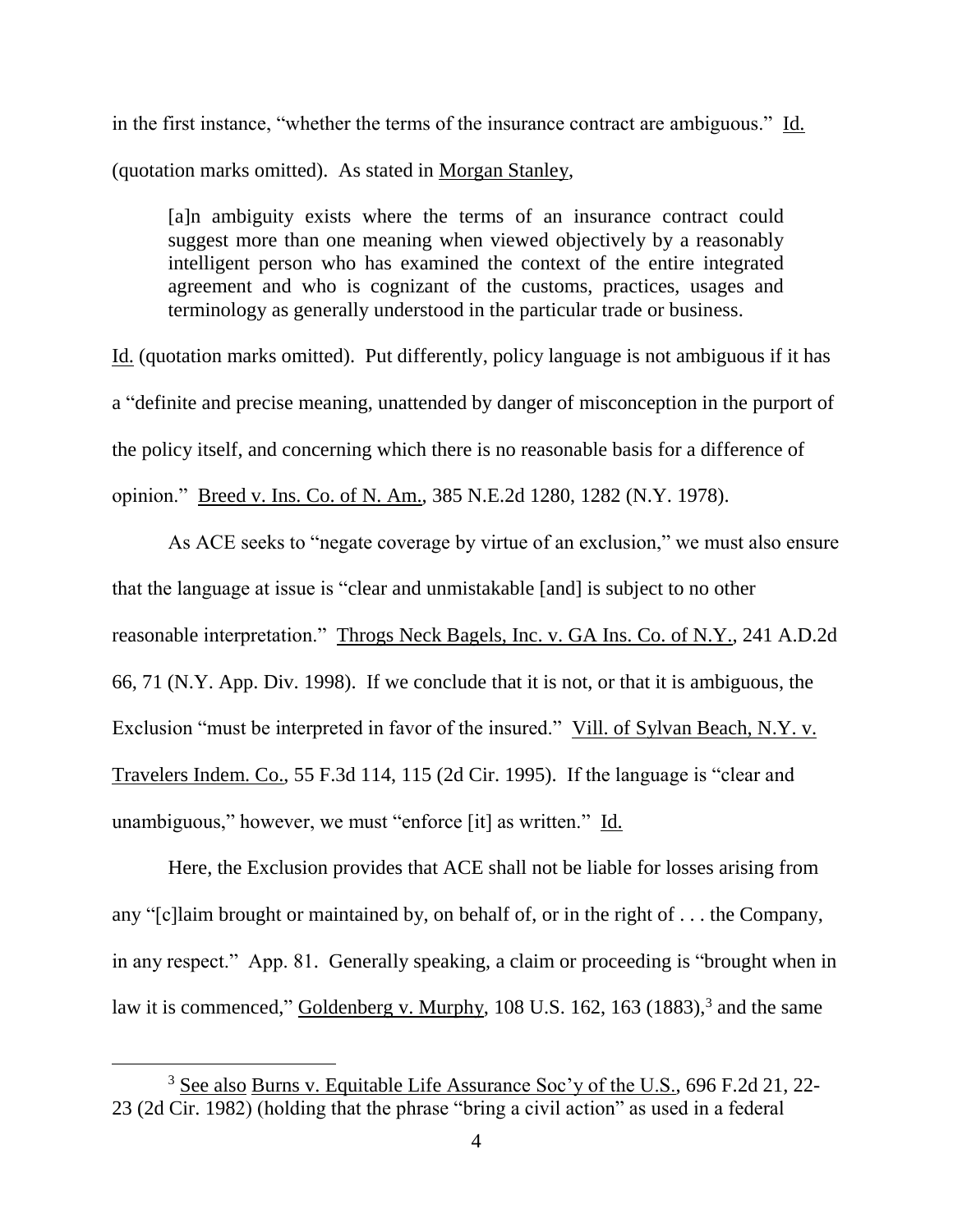holds true in the policy exclusion context, <u>see Am. Cas. Co. of Reading</u>, Pa. v. FDIC, 16 F.3d 152, 154 (7th Cir. 1994) (holding that the FDIC "unquestionably 'brought'" an action within the meaning of the applicable policy exclusion when it "commenced suit"); Levy v. Nat'l Union Fire Ins. Co. of Pittsburgh, Pa., 889 F.2d 433, 434 (2d Cir. 1989) (holding that a policy exclusion including the "brought by" language "contain[s] no ambiguity"). Thus, the phrase "brought . . . by" as used in the Exclusion means "commence" and is not ambiguous.

Having so concluded, we apply the Exclusion "as written." Sylvan Beach, 55 F.3d at 115. Here, IEAM, the insured "Company," commenced the Adversary Proceeding against Redmond, another insured. Under the Exclusion, ACE is not liable for suits commenced, or "brought," by the "Company," and thus it is not obligated to cover Redmond's defense costs. The fact that the Chapter 11 trustee has been substituted as the plaintiff in the action under Fed. R. Bankr. P. 2012(a) and is now pursuing the action on behalf of IEAM does not mean the trustee initiated the suit or change the fact that IEAM commenced, or "brought," the action. While the action now "proceeds as if it had been originally commenced by the real party in interest," Fed. R. Civ. P. 17(a)(3) (incorporated by Fed. R. Bankr. P. 7017), this does not change the fact that IEAM "brought" it. Thus, the plain language of the Exclusion allows ACE to deny Redmond's request for defense costs, and the District Court did not err in dismissing Redmond's complaint.

 $\overline{a}$ 

statute means "to commence" such an action); Black's Law Dictionary (10th ed. 2014) (defining "bring an action" as "[t]o sue; institute legal proceedings").